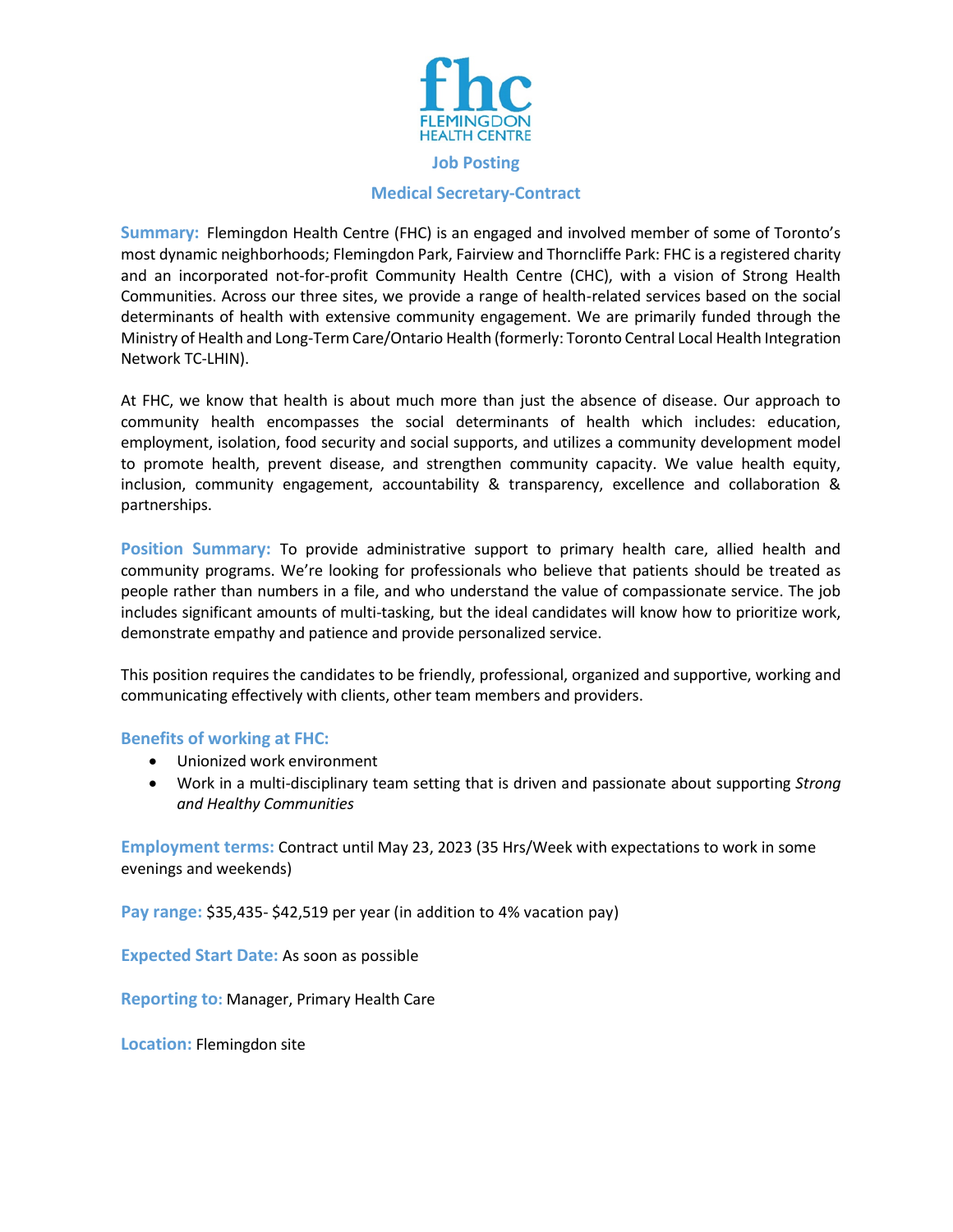

## **Responsibilities include:**

- Assess new clients/walk-in clients/emergencies and contacts nurse on call for client triage
- Verifies and/or updates all client demographic data when the client arrives for their appointment
- Makes diagnostic/specialist appointments and follows up with clients
- Maintain a list of specialists to whom clients are referred
- Books interpreters as required and confirms invoicing
- Provides customer service for the entire health centre at all times ensuring a welcoming environment for clients, providers and everyone that walks through the doors
- Contributes to a welcoming environment through sensitive interactions with clients, maintenance of safety and respect for all in the waiting area
- Address inquiries and provides information, directs individuals to appropriate area or connects them with appropriate staff, program and/or service as required
- Manages challenging situations in person and on the phone maintaining a calm and collected behaviour and applying de-escalation/defusing techniques
- Screens potential new clients to ensure that they live in the catchment area and have a valid Health Card or proper documentation regarding their status in the country. For those who do not live in the catchment area, they are directed to a Community Health Centre in their area
- Responsible for telephones including retrieving messages from and connecting to answering service
- Provides cross-coverage for other admin staff during lunch breaks, vacation, etc.
- Conducts administrative tasks & provides backup as required.
- Documents role & department procedures as required. Make recommendations for policy and/or procedural improvements achieving quality and efficient workflow processes
- Updates job knowledge by participating in educational opportunities; reading professional publications; understanding FHC population health needs and emerging needs of new residents (i.e. Roma population etc.)
- Adheres to FHC policies and procedures
- Initiates procedures related to privacy breaches while ensuring privacy policies and procedures are followed at all times
- Participates in QI problem solving
- Works in a team oriented environment, providing team support by helping other team members during busy times and providing back up support
- Other duties as required

## **Qualifications:**

- Secondary School Diploma or equivalent. Post-secondary education an asset
- Medical Secretary certificate or equivalent
- Excellent communications skills, both written and verbal
- Excellent organizational and coordinating skills to respond to fluctuating workloads
- Excellent interpersonal skills to liaise with community professionals and staff
- Familiarity with using an electronic medical record system (Nightingale or PS Suite a plus)
- Proficiency in typing and in the use of computers and various software and applications such as